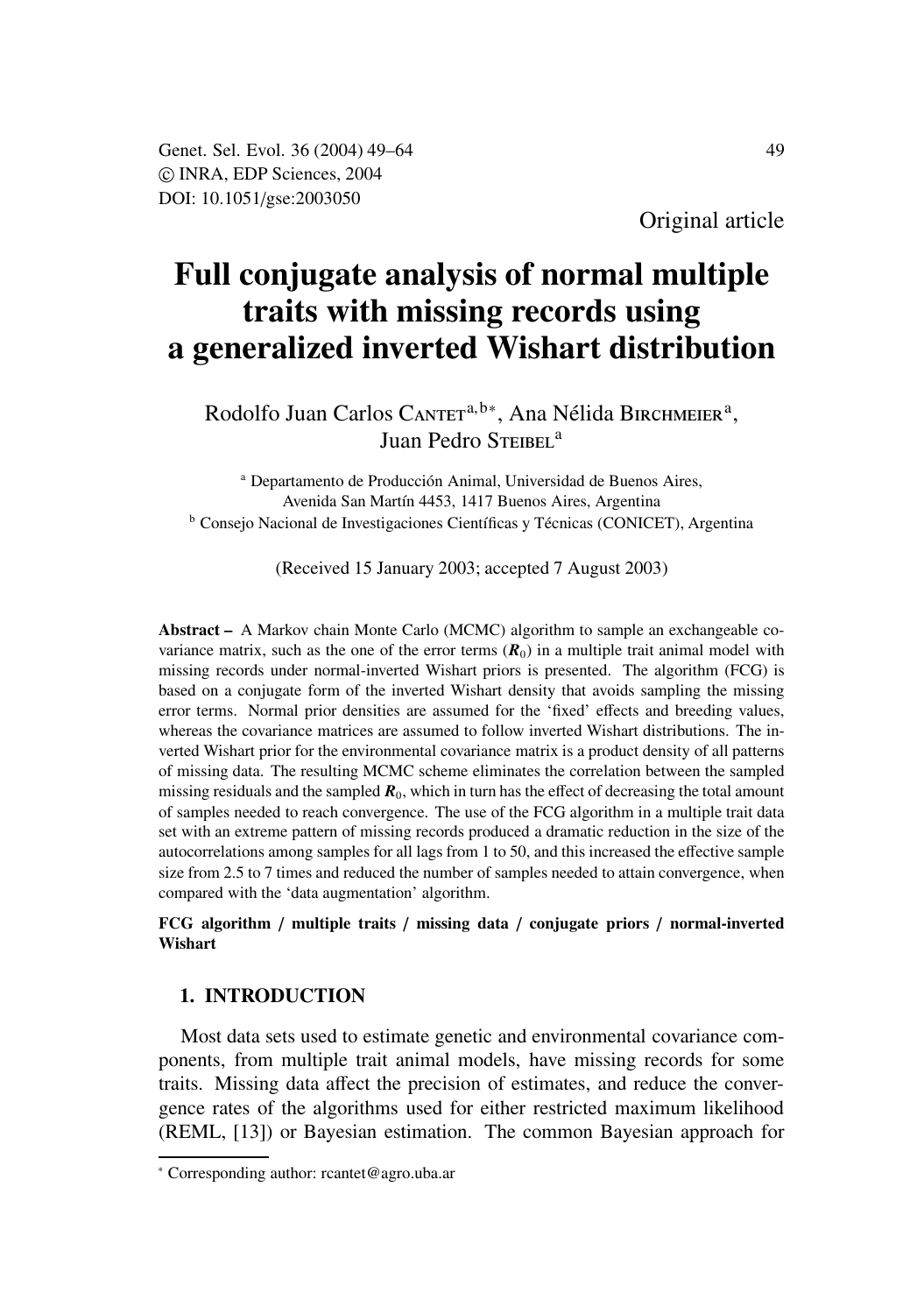estimating (co)variance components in multiple trait animal models or test-day models with normal missing records, is to use prior distributions that would be conjugate if the data were complete. Using this approach Van Tassell and Van Vleck [17] and Sorensen [15] implemented 'data augmentation' algorithms (DA, [16]) by sampling from multivariate normal densities for the fixed effects and breeding values, and from inverted Wishart densities for the covariance matrices of additive genetic and environmental effects. The procedure needs sampling of *all* breeding values and errors for all individuals with at least one observed trait, conditional on the additive genetic and environmental covariance matrices sampled in the previous iteration of the Markov chain Monte Carlo (MCMC) augmentation scheme. The next step is to sample the additive genetic and environmental covariance matrices conditional on the breeding values and error terms just sampled. Therefore, the MCMC samples of breeding values tend to be correlated with the sampled covariance matrix of additive (co)variances and the sampled errors tend to be correlated with the sampled environmental covariance matrix, due to the dependence between one set of random variables to the other. Also, samples of the covariance matrices tend to be highly autocorrelated, indicating problems with slow mixing and hence inefficiency in posterior computations. The consequence of the correlation between parameter samples and autocorrelations among sampled covariance matrices is that the number of iterations needed to attain convergence tend to increase [10] in missing data problems, a situation similar to that which happens when the expectation-maximization algorithm of Dempster *et al.* [4] is used for REML estimation of multiple trait (co)variance components.

It would then be useful to find alternative MCMC algorithms for estimating covariance matrices in normal-inverted Wishart settings with smaller autocorrelations among samples and faster convergence rates than regular DA. Liu *et al.* [11] suggested that MCMC sampling schemes for missing data that collapse the parameter space (for example, by avoiding the sampling of missing errors) tend to substantially increase the effective sampling size and to consequently accelerate convergence. Dominici *et al.* [5] proposed collapsing the parameter space by integrating the missing values rather than imputing them. In the normal-inverted Wishart setting for multiple traits of Van Tassell and Van Vleck [17] or Sorensen [15], this would lead to the direct sampling of the covariance matrices of additive breeding values and/or error terms, without having to sample the associated missing linear effects. The scheme is possible for the environmental covariance matrix only, since error terms are exchangeable among animals while breeding values are not. The objective of this research is to show how to estimate environmental covariance components with missing data, using a Bayesian MCMC scheme that does not involve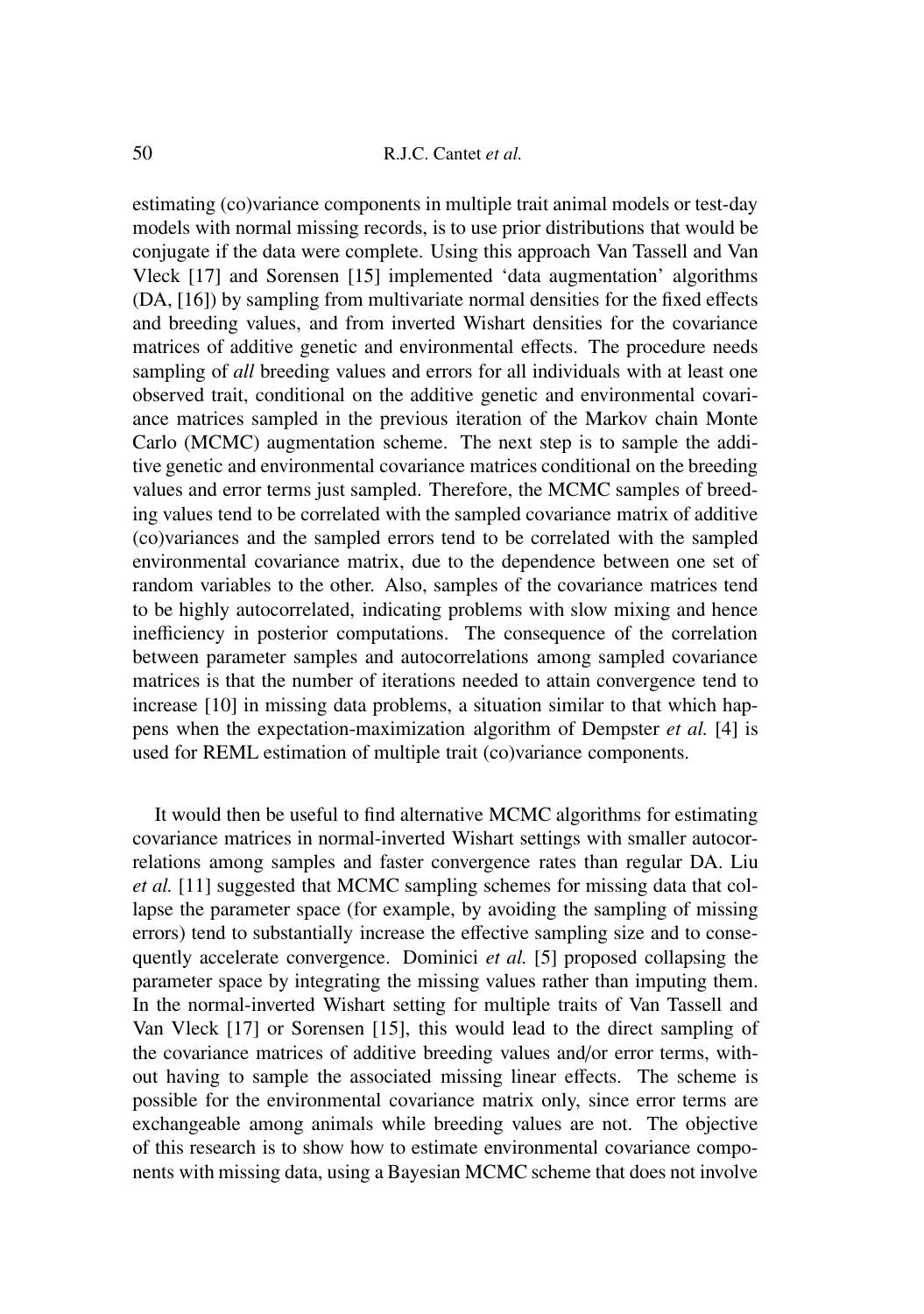sampling missing error terms, under a normal-inverted Wishart conjugate approach. The procedure (from now on called FCG for 'full conjugate' Gibbs) is illustrated with a data set involving growth and carcass traits of Angus animals, and compared with the DA sampler for multiple normal traits.

#### **2. THE FCG SAMPLER**

## **2.1. Multiple normal trait model with missing data**

The model for the data on a normally distributed trait  $j$  ( $j = 1, ..., t$ ) taken in animal  $i$  ( $i = 1, ..., q$ ), is as follows:

$$
y_{ij} = X_{ij} \mathcal{B}_j + a_{ij} + e_{ij} \tag{1}
$$

where  $y_{ij}$ ,  $a_{ij}$ , and  $e_{ij}$  are the observation, the breeding value and the error term, respectively . The vector  $\beta_j$  of 'fixed' effects for trait *j* is related to the observations by a vector  $X_{ij}$  of known constants. As usual,  $y_{ij}$  is potentially observed, whereas  $a_{ij}$  and  $e_{ij}$  are not, *i.e.*, some animals may not have records for some or all of the traits. All individuals that have observations on the same traits (say  $t_a \le t$ ), share the same 'pattern' of observed and missing records. A pattern of observed data can be represented by a matrix  $(M_q)$  having  $t_q$  rows and *t* columns [5], where  $q = 1, \ldots, G$ , and *G* is the number of patterns in a given data set. Let *n* be the total number of animals with records in all traits. All elements in any row of  $M<sub>g</sub>$  are 0's except for a 1 in the column where trait *j* is observed. Thus,  $M_q = I_t$  whenever  $t_q = 0$ . For example, suppose  $t = 6$  and traits 1, 2 and 5 are observed. Then:

$$
\boldsymbol{M}_g = \left[ \begin{array}{cccccc} 1 & 0 & 0 & 0 & 0 & 0 \\ 0 & 1 & 0 & 0 & 0 & 0 \\ 0 & 0 & 0 & 0 & 1 & 0 \end{array} \right].
$$

There are 2<sup>t</sup>-1 different matrices  $M_g$  related to patterns with at least one trait observed. We will get the complete pattern to be  $g = 1$ , so that  $M_g = I$ . We observed. We will set the complete pattern to be  $q = 1$ , so that  $M_1 = I_t$ . We will also assume that the complete pattern is observed in at least *t* animals, and denote with  $n_q$  the number of animals with records in pattern  $q$ . Then,  $n = \sum_{g=1}^{G} n_g$  so that *n* is the total number of animals with at least one trait recorded.

Let  $y$  be the vector with the observed data ordered by traits within animal within pattern. Stacking the fixed effects by trait and the breeding values by animal within trait, results in the following matrix formulation of (1):

$$
y = X\beta + Za + e. \tag{2}
$$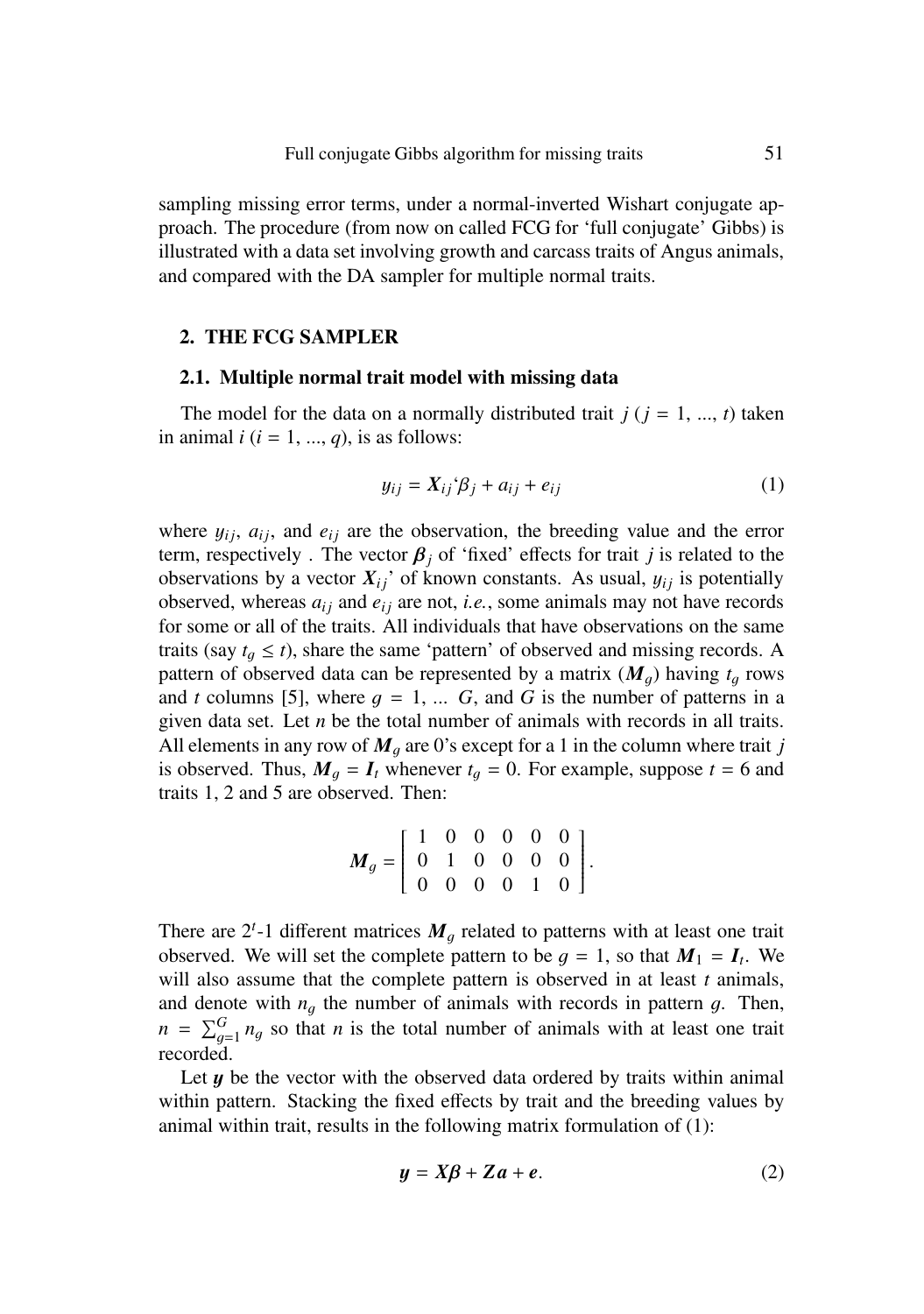52 R.J.C. Cantet *et al.*

The matrix *Z* relates records to the breeding values in *a*. In order to allow for maternal effects, we will take the order of *a* to be  $rq \times 1 (r \ge t)$ , rather than  $rt \times 1$ . The covariance matrix of breeding values can then be written as:

$$
\text{Var}(\boldsymbol{a}) = \begin{bmatrix} g_{1,1}A & g_{1,2}A & \cdots & g_{1,r}A \\ g_{2,1}A & g_{2,2}A & \cdots & g_{2,r}A \\ \vdots & \vdots & \ddots & \vdots \\ g_{r,1}A & g_{r,2}A & \cdots & g_{r,r}A \end{bmatrix} = G_0 \otimes A \quad (3)
$$

where  $g_{jj'}$  is the additive genetic covariance between traits *j* and *j'* if  $j \neq j'$ , and equal to the variance of trait *j* otherwise. As usual [7], the matrix **A** and equal to the variance of trait *j* otherwise. As usual [7], the matrix *A* contains the additive numerator relationships among all *q* animals.

In (2), the vector *e* contains the errors ordered by trait within animal within pattern. Thus, the vectors  $e_{(g 1)}, e_{(g 2)},..., e_{(g t_q)}$  denote the  $t_g \times 1$  vectors of errors for the different animals with  $t_q$  observed traits in pattern  $q$ . Error terms have zero expectation and, for animal *i* with complete records, the variancecovariance matrix is equal to  $Var(e_{(1i)}) = R_0 = [r_{ii'}]$ , with  $r_{ii'}$  the environmental (co)variance between traits  $j$  and  $j'$ . If animal  $i'$  has incomplete records in pattern g, the variance is then  $\text{Var}(e_{(i'g)}) = M_g R_0 M'_g$ . For the entire vector *e* with errors stacked traits within animal within pattern, the variance-covariance with errors stacked traits within animal within pattern, the variance-covariance matrix is equal to:

$$
\mathbf{R} = \begin{bmatrix} I_{n_1} \otimes M_1 \mathbf{R}_0 M_1' & 0 & 0 \\ 0 & I_{n_2} \otimes M_2 \mathbf{R}_0 M_2' & 0 \\ . & . & . & . \\ . & . & . & . \\ 0 & 0 & ... & I_{n_g} \otimes M_g \mathbf{R}_0 M_g' \end{bmatrix}
$$

$$
= \bigoplus_{g=1}^G I_{n_g} \otimes M_g \mathbf{R}_0 M_g'.
$$
(4)

Under normality of breeding values and errors, the distribution of the observed data can be written as being proportional to:

$$
p(y|\beta, a, R_0, M_1, ..., M_G) \propto |R|^{-\frac{1}{2}} \exp \left[ -\frac{1}{2}(y - X\beta - Za)'R^{-1}(y - X\beta - Za) \right].
$$
 (5)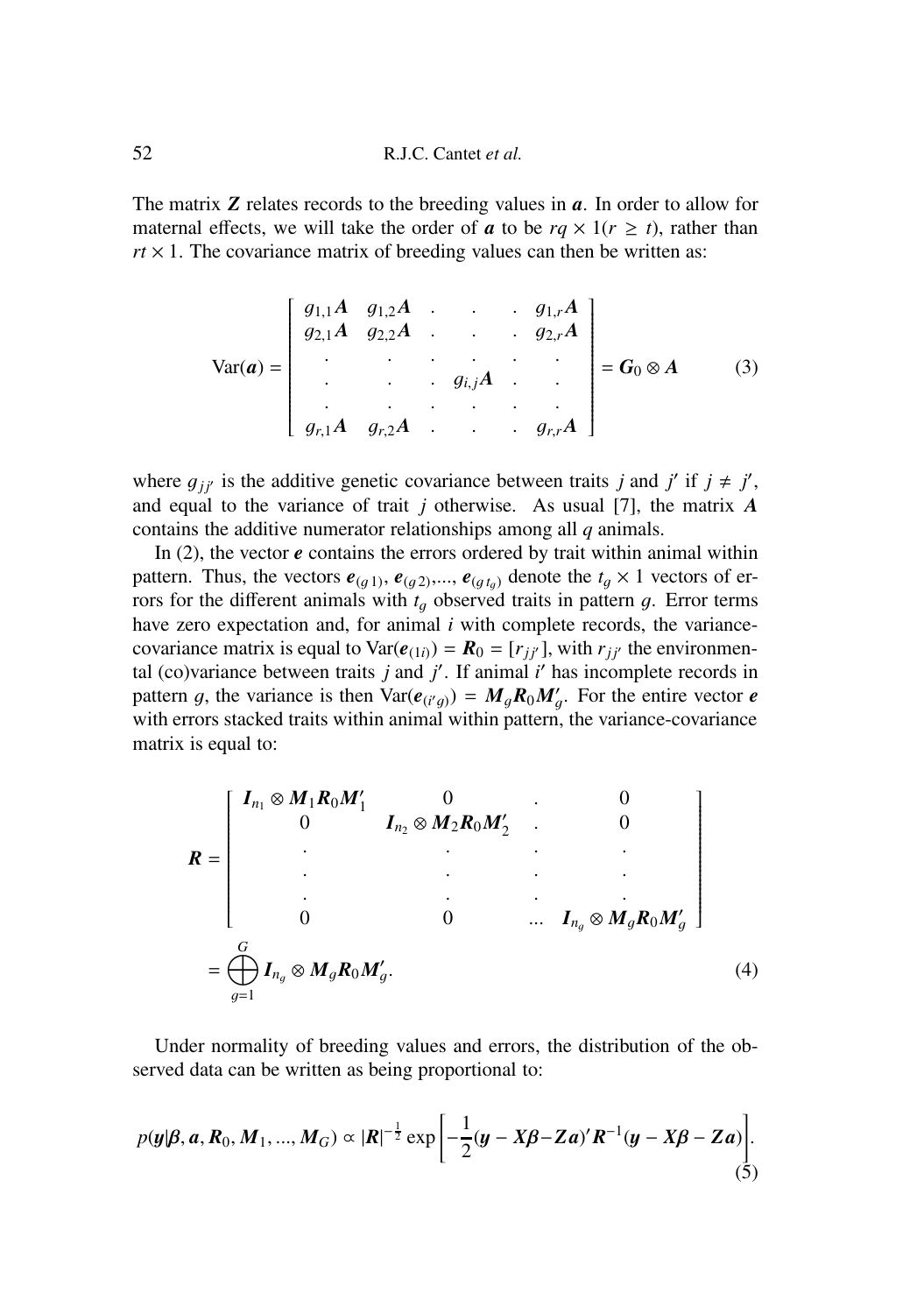## **2.2. Prior densities**

In order to avoid improper posterior densities, we take the prior distribution of the  $p \times 1$  vector  $\beta$  to be multivariate normal:  $\beta \sim N_p$  (0, *K*). If vague prior knowledge is to be reflected, the covariance matrix  $\boldsymbol{K}$  will have very large diagonal elements (say  $k_{ii} > 10^8$ ). This specification avoids having improper posterior distributions in the mixed model [8]. The prior density of  $\beta$  will then be proportional to:

$$
p(\beta|K) \propto \left| \prod_{i=1}^{p} k_{ii} \right|^{-\frac{1}{2}} \exp \left\{ -\frac{1}{2} \sum_{i=1}^{p} \frac{\beta_i^2}{k_{ii}} \right\}.
$$
 (6)

The breeding values of the *t* traits for the *q* animals are distributed *a priori* as  $a \sim N_{rq}(0, G_0 \otimes A)$ , so that:

$$
p(a|G_0, A) \propto |G_0|^{-\frac{q}{2}} |A|^{-\frac{r}{2}} \exp \left\{-\frac{1}{2}a'\left(G_0^{-1} \otimes A^{-1}\right)a\right\}.
$$
 (7)

The matrix of the additive (co)variance components  $G_0$  follows *a priori* an inverted Wishart (IW) density:  $G_0 \sim \text{IW}(G_0^*, n_A)$ , where  $G_0^*$  is the prior covari-<br>ance matrix and  $n_A$  are the degree of belief. Thus: ance matrix and  $n_A$  are the degree of belief. Thus:

$$
p(\bm{G}_0|\bm{G}_0^*,n_A) \propto |\bm{G}_0^*|^{\frac{n_A}{2}}|A|^{-\frac{n_A+r+1}{2}}\exp\left\{-\frac{1}{2}\mathrm{tr}\left(\bm{G}_0^*\bm{G}_0^{-1}\right)\right\}.
$$
 (8)

We now discuss the prior density for  $R_0$ . Had it been the data complete (no missing records for all animals and for all traits), the prior density for  $R_0$ would have been IW ( $\mathbf{R}^*_{0}$ , v), the hyperparameters being the prior covariance<br>matrix  $\mathbf{R}^*$  and the degrees of belief y. In order to allow for all patterns of missmatrix  $\mathbb{R}^*_{\mathbb{Q}}$  and the degrees of belief *ν*. In order to allow for all patterns of miss-<br>ing data, and after the work of Kadane and Trader [9] and Dominici *et al.* [5] ing data, and after the work of Kadane and Trader [9] and Dominici *et al.* [5], we take the following conjugate prior for *R*0:

$$
p(\mathbf{R}|\mathbf{R}_0^*, \mathbf{M}_1, ..., \mathbf{M}_G, \nu_g) \propto \prod_{g=1}^G |\mathbf{M}_g \mathbf{R}_0 \mathbf{M}_g'|^{-\frac{(\nu_g + 2t_g + 1)}{2}}
$$
  
 
$$
\times \exp\left\{-\frac{1}{2} \text{tr}\left[\mathbf{M}_g \mathbf{R}_0^* \mathbf{M}_g' (\mathbf{M}_g \mathbf{R}_0 \mathbf{M}_g')^{-1}\right]\right\}. \quad (9)
$$

In words of Dominici *et al.* [5], the specification (9) mimics the natural conjugate prior for the *<sup>t</sup>*g-dimensional problem of inference on the variables of pattern g.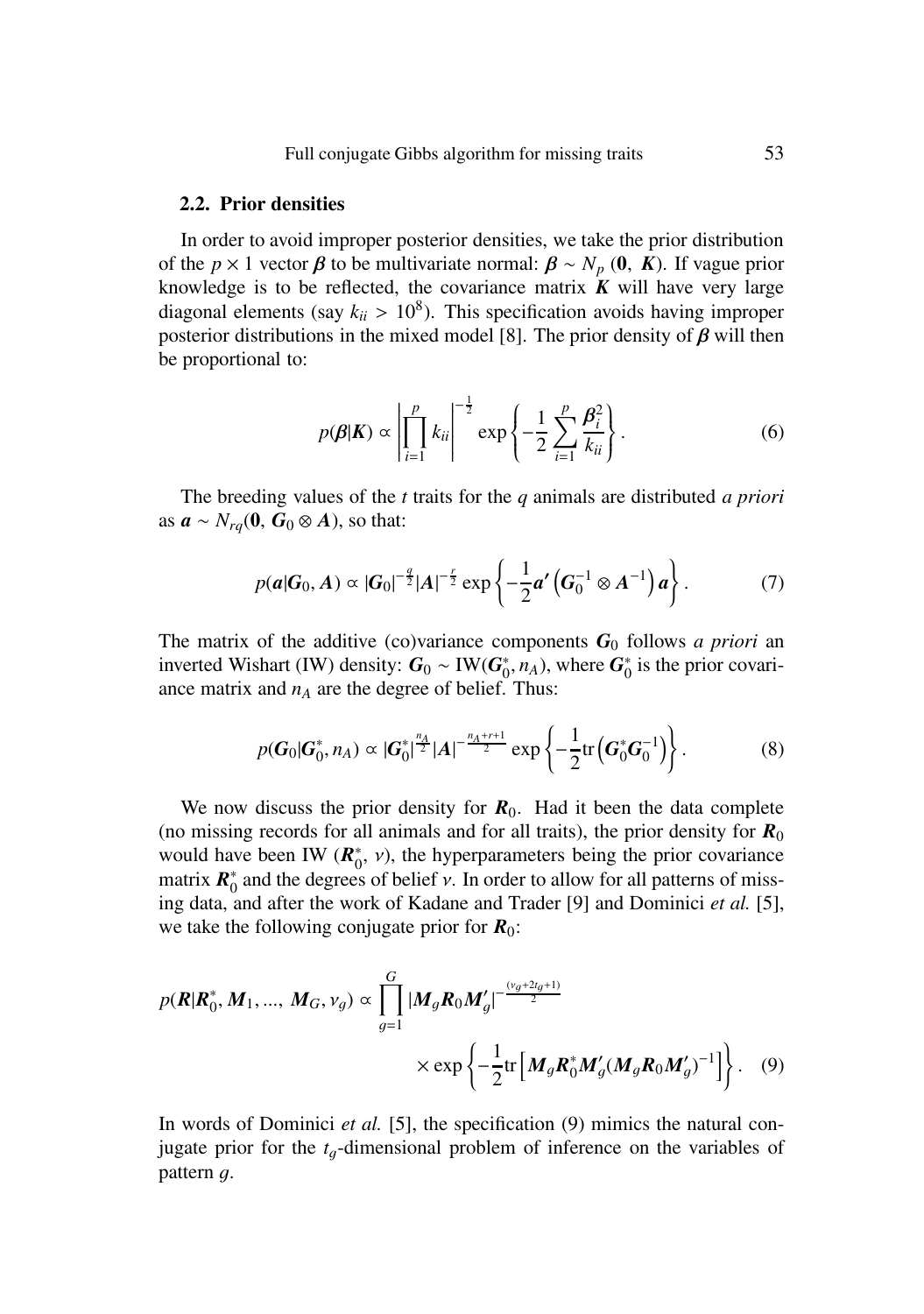# **2.3. Joint posterior distribution**

Multiplying (5) with (6), (7), (8) and (9), produces the joint posterior density for all parameters, and this is proportional to:

$$
p(\beta, a, G_0, R_0 | y, M_1, ..., M_G) \propto
$$
\n
$$
|R|^{-\frac{1}{2}} \exp\left[-\frac{1}{2}(y - X\beta - Za)'R^{-1}(y, X\beta - Za)\right] \exp\left\{-\frac{1}{2}\sum_{i=1}^p \frac{\beta_i^2}{k_{ii}}\right\}
$$
\n
$$
\times \exp\left\{-\frac{1}{2}a'\left(G_0^{-1} \otimes A^{-1}\right)a\right\}|G_0|^{-\frac{(n_A + r + q + 1)}{2}} \exp\left\{-\frac{1}{2}\text{tr}\left(G_0^*G_0^{-1}\right)\right\}
$$
\n
$$
\times \prod_{g=1}^G |M_g R_0 M'_g|^{-\frac{(y_g + 2t_g + 1)}{2}} \exp\left\{-\frac{1}{2}\text{tr}\left[M_g R_0^* M'_g (M_g R_0 M'_g)^{-1}\right]\right\}.
$$
\n(10)

A hybrid MCMC method may be used to sample from (10), by combining the classic DA algorithm for normal multiple traits of Van Tassell and Van Vleck [17] and Sorensen [15], for  $\beta$ ,  $\alpha$  and  $G_0$ , with the conjugate specification (9) for  $\mathbf{R}_0$  proposed by Dominici *et al.* [5].

# **2.4.** Conditional posterior distributions of  $\beta$ , *a* and  $G_0$

The algorithm employed by Van Tassell and Van Vleck [17] and Sorensen [15] involves the sampling of the fixed effects and the breeding values first. In doing so, consider the following linear system:

$$
\begin{bmatrix}\nX'R^{-1}X + K^{-1} & X'R^{-1}Z \\
Z'R^{-1}X & ZR^{-1}Z + G_0 \otimes A^{-1}\n\end{bmatrix}\n\begin{bmatrix}\n\hat{\beta} \\
\hat{a}\n\end{bmatrix} =\n\begin{bmatrix}\nX'R^{-1}y \\
Z'R^{-1}y\n\end{bmatrix}.
$$
\n(11)

The system (11) is a function of  $K$ ,  $G_0$  and  $R_0$ , and allows writing the joint conditional posterior density of  $\beta$  and  $\alpha$  as:

$$
\begin{bmatrix} \boldsymbol{\beta} \\ \boldsymbol{a} \end{bmatrix} 1/2\boldsymbol{G}_0, \boldsymbol{R}_0, \boldsymbol{y} \sim N_{p+qr} \left( \begin{bmatrix} \boldsymbol{\hat{\beta}} \\ \boldsymbol{\hat{a}} \end{bmatrix}, \begin{bmatrix} \boldsymbol{X}'\boldsymbol{R}^{-1}\boldsymbol{X} + \boldsymbol{K}^{-1} & \boldsymbol{X}'\boldsymbol{R}^{-1}\boldsymbol{Z} \\ \boldsymbol{Z}'\boldsymbol{R}^{-1}\boldsymbol{X} & \boldsymbol{Z}'\boldsymbol{R}^{-1}\boldsymbol{Z} + \boldsymbol{G}_0 \otimes \boldsymbol{A}^{-1} \end{bmatrix}^{-1} \right). \tag{12}
$$

The normal density (12) can be sampled either by a parameter or by a block of parameters [17].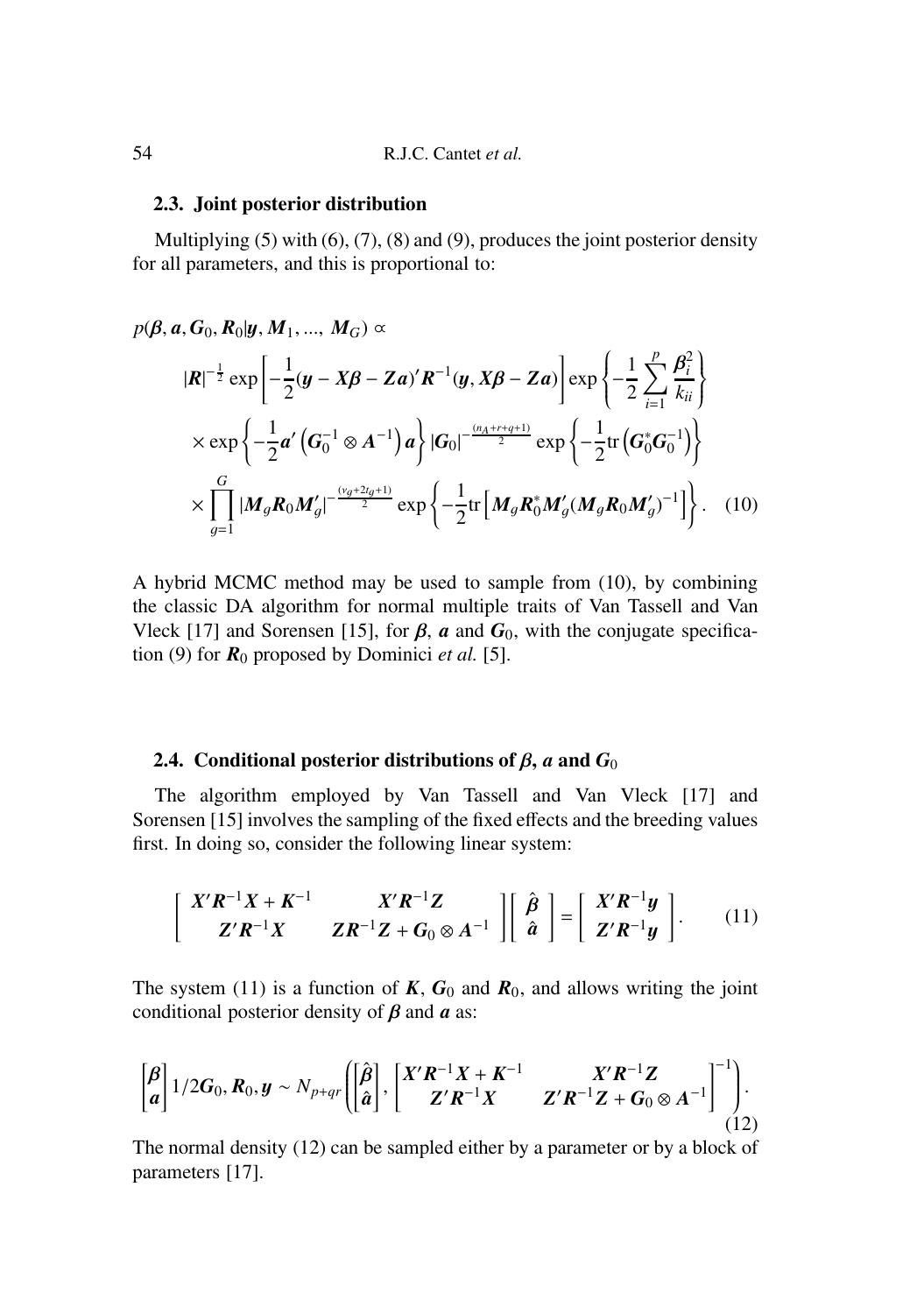To sample from the posterior conditional density of  $G_0$ , let S be

$$
S = \begin{bmatrix} a'_1 A^{-1} a_1 & a'_1 A^{-1} a_2 & a'_1 A^{-1} a_r \\ a'_2 A^{-1} a_1 & a'_2 A^{-1} a_2 & a'_1 A^{-1} a_r \\ \vdots & \vdots & \vdots & \vdots \\ a'_r A^{-1} a_1 & a'_r A^{-1} a_2 & a'_r A^{-1} a_r \end{bmatrix} .
$$
 (13)

Then, Van Tassell and Van Vleck [17] observed that the conditional posterior distribution of  $G_0$  is inverted Wishart with the scale matrix  $G_0^*$  + *S* and degrees of freedom equal to  $n_A + q$ , so that:

$$
p(G_0|\mathbf{y}, \beta, \mathbf{a}, \mathbf{R}_0) \propto |G_0|^{-\frac{(n_A + r + q + 1)}{2}} \exp\left\{-\frac{1}{2}\text{tr}\left((\mathbf{G}_0^* + S)\mathbf{G}_0^{-1}\right)\right\}.
$$
 (14)

#### **2.5. Conditional posterior distribution of** *R*<sup>0</sup>

In this section the sampling of the environmental covariance matrix  $R_0$  is implemented. The procedure is different from the regular DA algorithm proposed by Van Tassell and Van Vleck [17] or Sorensen [15], since no missing errors are sampled: only those variances and covariances of  $R_0$  that are missing from any particular pattern are sampled. In the Appendix it is shown that the conditional posterior distribution of  $R_0$  has the following density:

$$
p(\mathbf{R}_0|\mathbf{y}, \boldsymbol{\beta}, \mathbf{a}, \mathbf{G}_0) \propto \prod_{g=1}^G |\mathbf{M}_g \mathbf{R}_0 \mathbf{M}_g'|^{-\frac{(v_g + n_g + 2t_g + 1)}{2}}
$$
  
 
$$
\times \exp\left\{-\frac{1}{2} \text{tr}\left[ (\mathbf{M}_g \mathbf{R}_0^* \mathbf{M}_g' + \mathbf{E}_g)(\mathbf{M}_g \mathbf{R}_0 \mathbf{M}_g')^{-1}\right]\right\}. \quad (15)
$$

To sample the covariance matrix of a normal distribution, Dominici *et al.* [5] proposed an MCMC sampling scheme based on a recursive analysis of the inverted Wishart density described by Bauwens *et al.* [1] (th. A.17 p. 305). This approach is equivalent to characterizing (15) as a generalized inverted Wishart density [2]. We now present in detail the algorithm to sample  $R_0$ . The first step of the algorithm requires calculating the "completed" matrices of hyperparameters for each pattern. We denote this matrix for pattern g as  $\mathbb{R}^*$ , being composed by submatrices  $\mathbb{R}^{*g}$ ,  $\mathbb{R}^{*g}$  and  $\mathbb{R}^{*g}$  for the observed observed being composed by submatrices  $\mathbf{R}_{oo}^{*g}$ ,  $\mathbf{R}_{om}^{*g}$  and  $\mathbf{R}_{mm}^{*g}$  for the observed, observed by missing and missing traits, respectively. Once the  $R_g^*$ 's are computed,  $R_0$  is sampled from an inverted Wishart distribution with the parameter covariance sampled from an inverted Wishart distribution with the parameter covariance matrix equal to the sum of the "completed" matrices obtained in the previous step. The sampling of  $R_0$  then involves the following steps: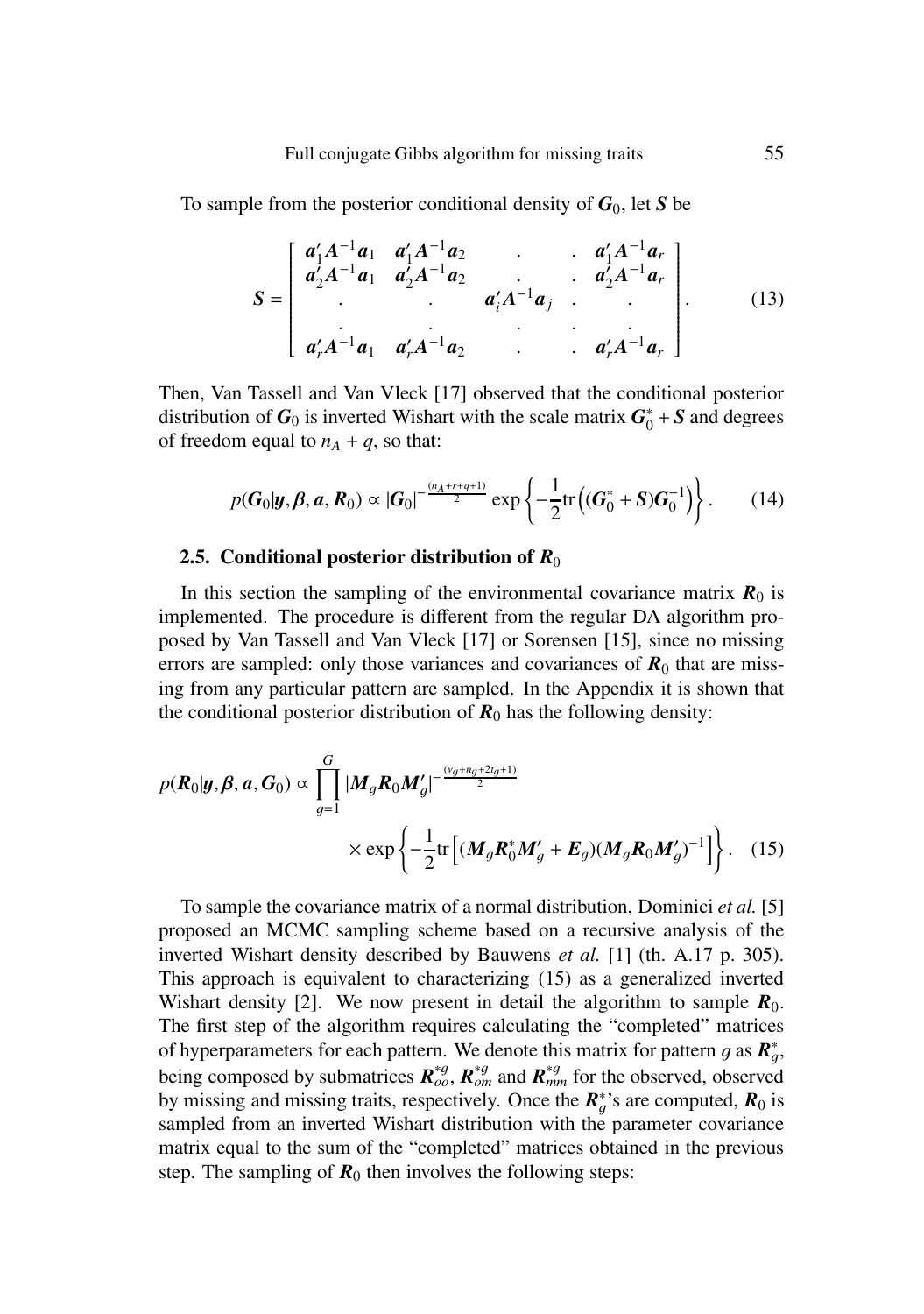# **2.5.1. Sampling of the hypercovariances between observed and missing traits in the pattern**

This step requires a matrix multiplication to a sampled random matrix. Formally:

$$
\left(\bm{R}_{oo}^{*g}\right)^{-1}\bm{R}_{om}^{*g}|\bm{R}_{0},\bm{R}_{mm,o}\sim\bm{R}_{oo}^{*g}\times N_{t_{g}\times(t-t_{g})}\left[\bm{R}_{oo}^{*g}\bm{R}_{om},\bm{R}_{oo}^{-1}\otimes\bm{R}_{mm,o}\right].
$$
 (16)

In practice, the sampling from the matricvariate normal matrix (see [1]  $p. 305$ ) in (16) can be achieved by performing the following operations. First, multiply the Cholesky decomposition of the covariance matrix  $(R_{oo}^{*g})^{-1} \otimes R_{mm,o}$  times a<br>  $F_{\epsilon}(t, t, \cdot)$  vector of standard normal random variables, with  $R = R$  $[t_q(t - t_q)]$  vector of standard normal random variables, with  $R_{mm,o} = R_{mm}$  −  $R_{mo}R_{oo}^{-1}R_{om}$ . The resulting random vector is then set to a matrix of order a *t<sub>g</sub>* ×  $(t - t<sub>a</sub>)$  by reversing the vec operation: the first column of the matrix is formed with the first  $t_q$  elements of the vector, the second column with the next  $t_q$ elements, and so on to end up with column  $(t-t_a)$ . Note that  $\mathbf{R}_{oo}$ ,  $\mathbf{R}_{mm}$  and  $\mathbf{R}_{mo}$ are submatrices of  $R_0$  from the previous iteration of the FCG sampling. Then, the mean  $\mathbf{R}_{co}^{-1} \mathbf{R}_{om}$  should be added to the random  $t_g \times (t - t_g)$  matrix. Finally, the resulting matrix should be promultiplied by the t  $\times$  t matrix associated the resulting matrix should be premultiplied by the  $t_q \times t_q$  matrix associated with the observed traits in pattern g equal to  $\mathbf{R}^*_{oo} = \mathbf{R}^*_{0oo} + \mathbf{E}_g$ . The matrix  $\mathbf{R}^*_{0oo}$ <br>contains the hypervariances and covariances in  $\mathbf{R}^*$ . The matrix with the sum contains the hypervariances and covariances in  $\mathbb{R}^*_0$ . The matrix with the sum of squared errors in pattern  $g(E_q)$  is defined in the Appendix.

# **2.5.2. Sampling of the hypervariance matrix among missing traits in pattern** g

This step is performed by sampling from:

$$
\boldsymbol{R}_{mm.o}^{*g}|\boldsymbol{R}_{0} \sim \mathbf{W}_{m}\left(v_{g} + 2t, \boldsymbol{R}_{mm.o}\right) \tag{17}
$$

where  $W_m$  denotes the Wishart density. The covariance matrix is  $R_{mm,o}$  and the degrees of freedom are  $v_q$  plus two times the number of traits.

# **2.5.3. Computation of the unconditional variance matrix among the missing traits in pattern** g

$$
\boldsymbol{R}_{mm}^{*g} = \boldsymbol{R}_{mm,o}^{*g} + \boldsymbol{R}_{mo}^{*g} (\boldsymbol{R}_{oo}^{*g})^{-1} \boldsymbol{R}_{om}^{*g}
$$
 (18)

# **2.5.4. Obtaining the hypercovariance matrix**

Let  $P_q$  be a permutation matrix such that the observed and missing traits in pattern  $g$  recover their original positions in the complete covariance matrix. Then, the contribution of pattern  $q$  to the hypercovariance matrix for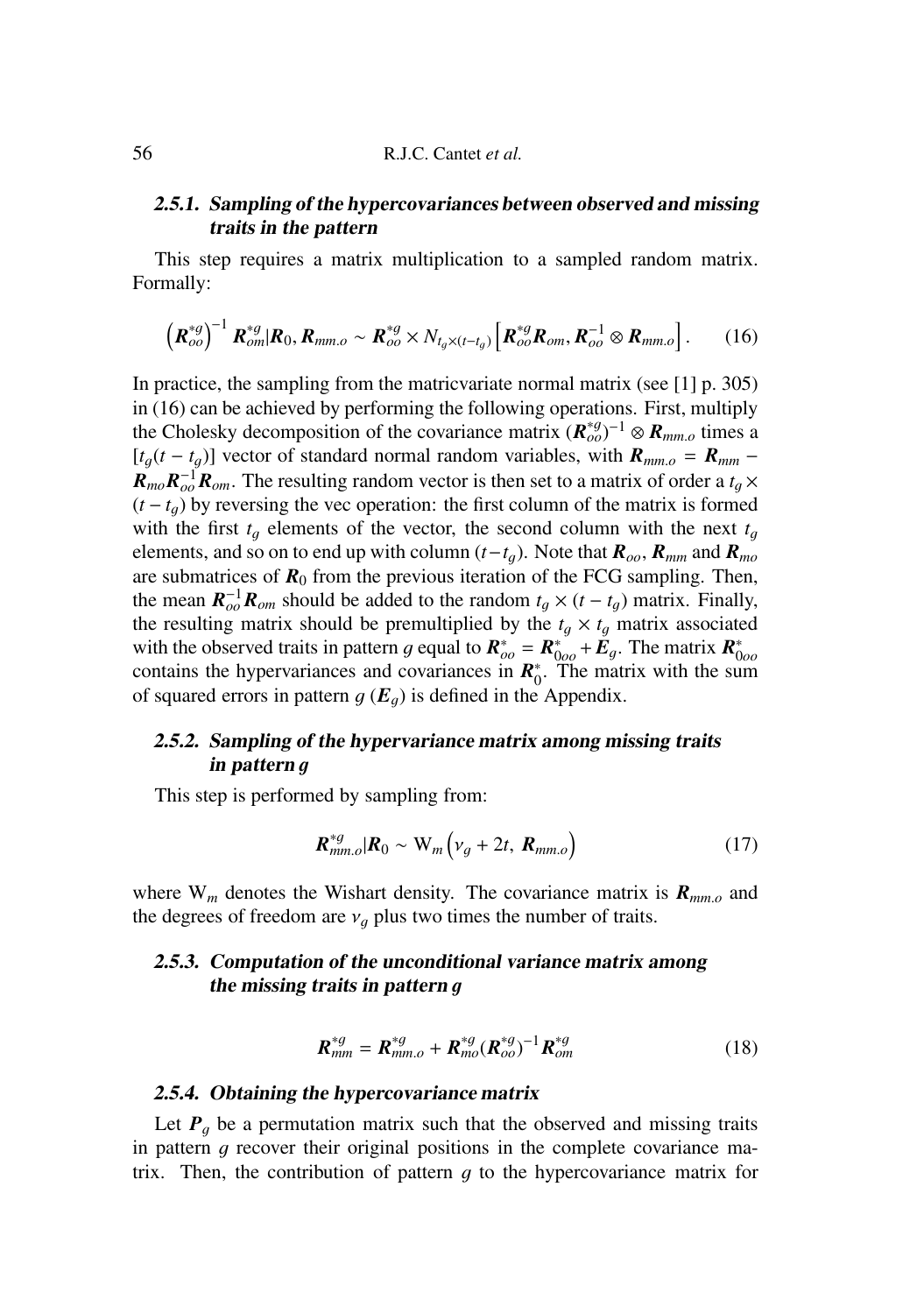sampling  $R_0$  is equal to:

$$
\boldsymbol{P}_{g} \left[ \begin{array}{cc} \boldsymbol{R}_{oo}^{*g} & \boldsymbol{R}_{om}^{*g} \\ \boldsymbol{R}_{mo}^{*g} & \boldsymbol{R}_{mm}^{*g} \end{array} \right] \boldsymbol{P}_{g}' = \boldsymbol{R}_{g}^{*} \tag{19}
$$

so that the complete hypercovariance matrix is equal to  $\sum_{g=1}^{G} \mathbf{R}_g^*$ .

# **2.5.5. Sampling** of  $R_0$

The matrix  $\mathbf{R}_0$  is sampled from:

$$
p(\mathbf{R}_0|\mathbf{y}, \boldsymbol{\beta}, \mathbf{a}, \mathbf{G}_0) \sim \text{IW}\left(\sum_{g=1}^G v_g + n + (G-1)(t+1), \left(\sum_{g=1}^G \mathbf{R}_g^*\right)\right).
$$
 (20)

#### **2.6. A summary of the FCG algorithm**

- 1. Build and solve equations (11).
- 2. Sample  $\beta$  and  $\alpha$  from (12).
- 3. Calculate the residuals:  $e = y X\beta Za$ .
- 4. For every pattern do the following:
	- 4.1. Sample the hypercovariances between observed and missing traits in the pattern using (16).
	- 4.2. Sample the hypervariance matrix among missing traits in the pattern using the inverted Wishart density in (17).
	- 4.3. Calculate the unconditional variance matrix among the missing traits in the pattern using (18).
- 5. Calculate the hypercovariance matrix for  $\mathbf{R}_0$  by adding all  $\mathbf{R}_g^*$  as  $\sum_{g=1}^{G} R_g^*$ .<br>Sample *I*
- 6. Sample  $\mathbf{R}_0$  from (20).
- 7. Calculate *S*.
- 8. Sample  $G_0$  from (8), and go back to 1.

# **2.7. Analysis of a beef cattle data set**

A data set with growth and carcass records from a designed progeny test of Angus cattle collected from 1981 to 1990, was employed to compare the autocorrelations among sampled  $R_0$  and the 'effective sample sizes' of the FCG and DA algorithms. Calves were born and maintained up to weaning at a property of Universidad de Buenos Aires (UBA), in Laprida, south central Buenos Aires province, Argentina. There were 1367 animals with at least one trait recorded, which were sired by 31 purebred Angus bulls and by commercial heifers. Almost half of the recorded animals were females that did not have observations in all traits but birth weight. Every year 6 to 7 bulls were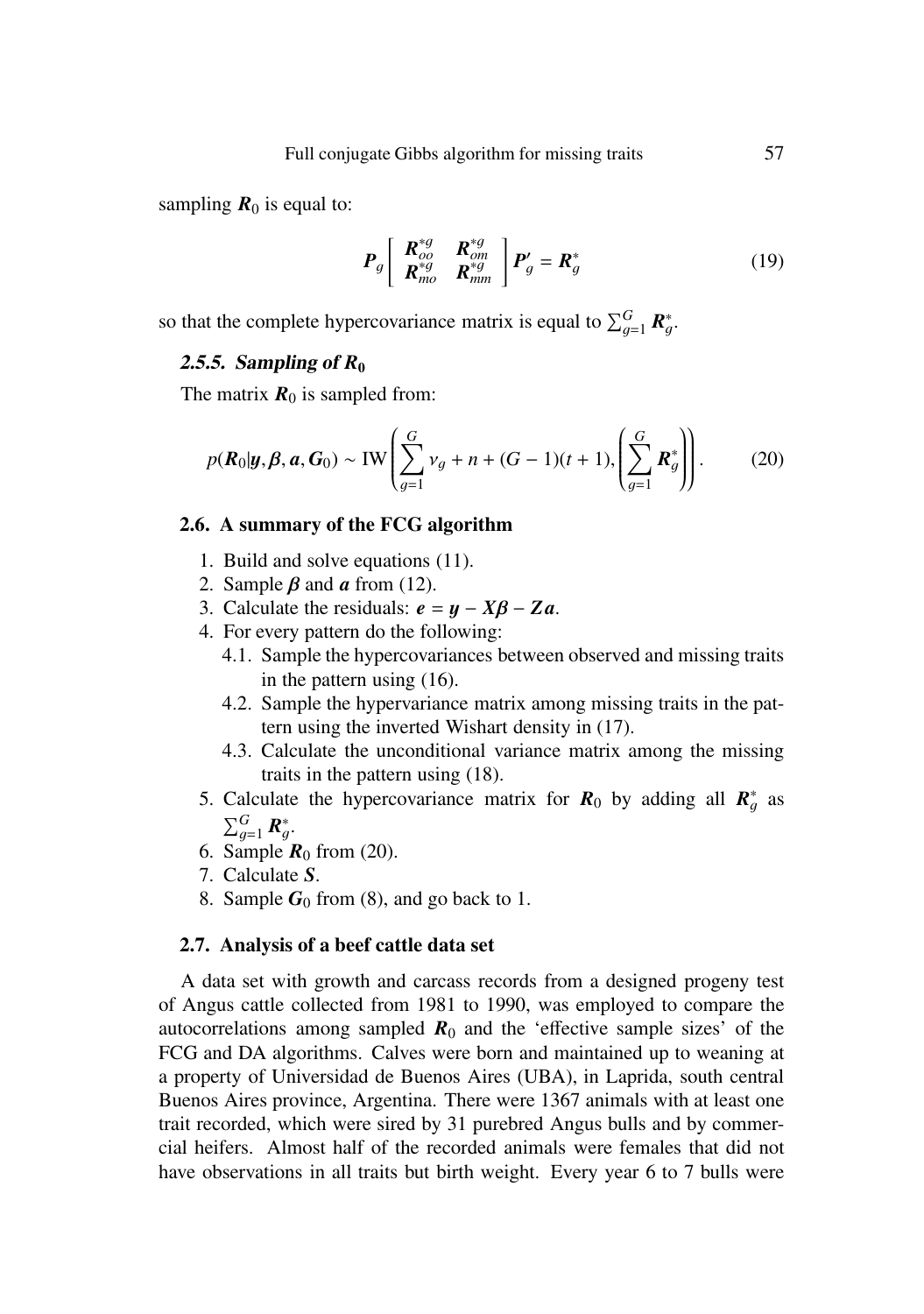| Trait                       | N    | Mean  | SD     | CV. | Minimum | Maximum |
|-----------------------------|------|-------|--------|-----|---------|---------|
|                             |      | (kg)  | $(\%)$ |     | (kg)    | (kg)    |
| Birth weight                | 1367 | 30.9  | 4.6    | 15  | 20      | 45      |
| Weaning weight              | 561  | 194.5 | 31.2   | 16  | 99      | 305     |
| 18 months weight            | 405  | 332.1 | 53.4   | 16  | 180     | 472     |
| Weight of three retail cuts | 474  | 13.4  | 15.0   | 11  | 9.3     | 18.6    |
| Hind <i>pistola</i> weight  | 474  | 50.7  | 51.0   | 10  | 32      | 66      |
| Half carcass weight         | 466  | 121.6 | 12.7   | 10  | 75      | 154     |

**Table I.** Descriptive statistics for the traits measured.

tested, and either 1 or 2 sires were repeated the next year to keep the data structure connected. Every year different heifers were artificially inseminated under a completely random mating scheme. After weaning (average age  $= 252$ ) days), all males were castrated and taken to another property for the fattening phase. The steers were kept on cultivated pastures until they had at least 5 mm of fat over the ribs, based on visual appraisal. The mean age at slaughter was 28 months and the mean weight was 447 kg. Retail cuts had the external fat completely trimmed. The six traits measured were: (1) birth weight (BW); (2) weaning weight (WW); (3) weight at 18 months of age (W18); (4) weight of three retail cuts (ECW); (5) weight of the hind pistola cut (WHP) and (6) half-carcass weight (HCW). Descriptive statistics for all traits, are shown in Table I.

The year of measure was included as a fixed classification variable in the models for all six traits, and sex was included in the model for BW. Fixed covariates were age at weaning for WW, age at measure for W18, and age at slaughter for ECW, WHP and HCW. Random effects were the breeding values and the error terms. The parameters of interest were the  $6 \times 6$  covariance matrices  $G_0$  and  $R_0$ . An empirical Bayes procedure was used to estimate the hyperparameters. The prior covariance matrices  $G_0^*$  and  $R_0^*$  were taken to be equal to the Expectation-Maximization [4] REML estimates of  $G_0$  and  $R_0$ , respectively, as discussed by Henderson [7]. The degrees of belief were set equal to 10. After running 200 000 cycles of both FCG and DA, autocorrelations from lag 1 to 50 for all 21 parameters of  $R_0$  were calculated using the BOA program [14]. Once the autocorrelations were calculated, the 'effective sample size' (Neal, in Kass *et al.* [10]) were computed as:

$$
ESS = \frac{T}{1 + 2\sum_{i=1}^{k} \rho(i)},
$$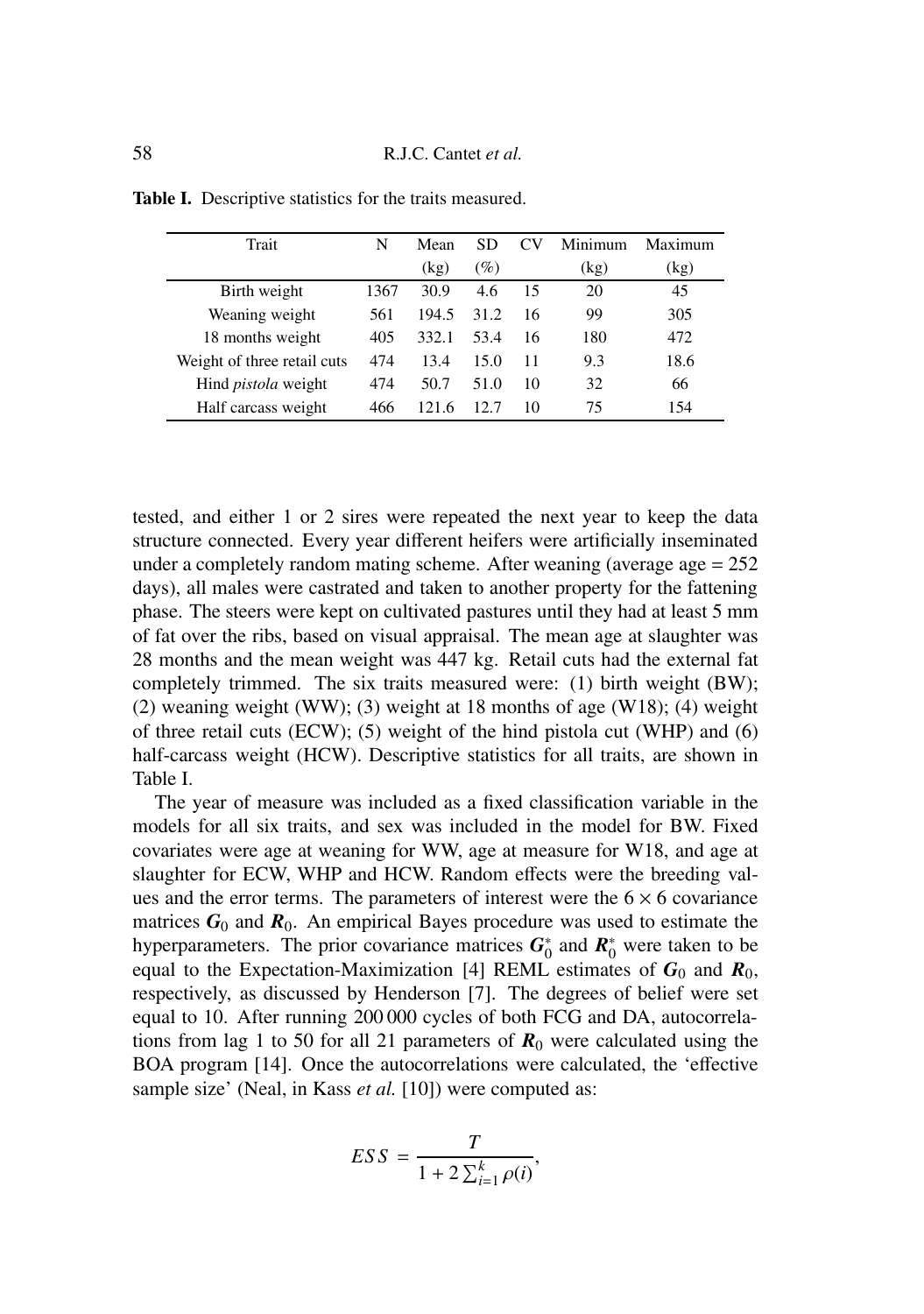

**Figure 1.** Lag correlations of the environmental variance of BW for FCG and DA.



**Figure 2.** Lag correlations of the environmental covariance between BW and ECW for FCG and DA.

where  $\rho(i)$  is the autocorrelation calculated at lag *i*, *K* is the lag at which  $\rho$ seems to have fallen to near zero and *T* is the total number of samples drawn. We took  $K = 50$  and  $T = 200000$ .

## **3. RESULTS**

To summarize the results, the environmental variances of a growth trait (BW,  $r_{BW}$ ), and a carcass trait (ECW,  $r_{ECW}$ ), as well as the covariance between them (BW and ECW,  $r_{BW-ECW}$ ) are reported. The autocorrelation functions of the MCMC draws for  $r_{BW}$ ,  $r_{BW-ECW}$ , and  $r_{ECW}$  for the FCG and DA samplers are displayed in Figures 1, 2 and 3, respectively.

For all environmental dispersion parameters the autocorrelations of the FCG sampler were in between 0.5 to 4 times smaller than those obtained with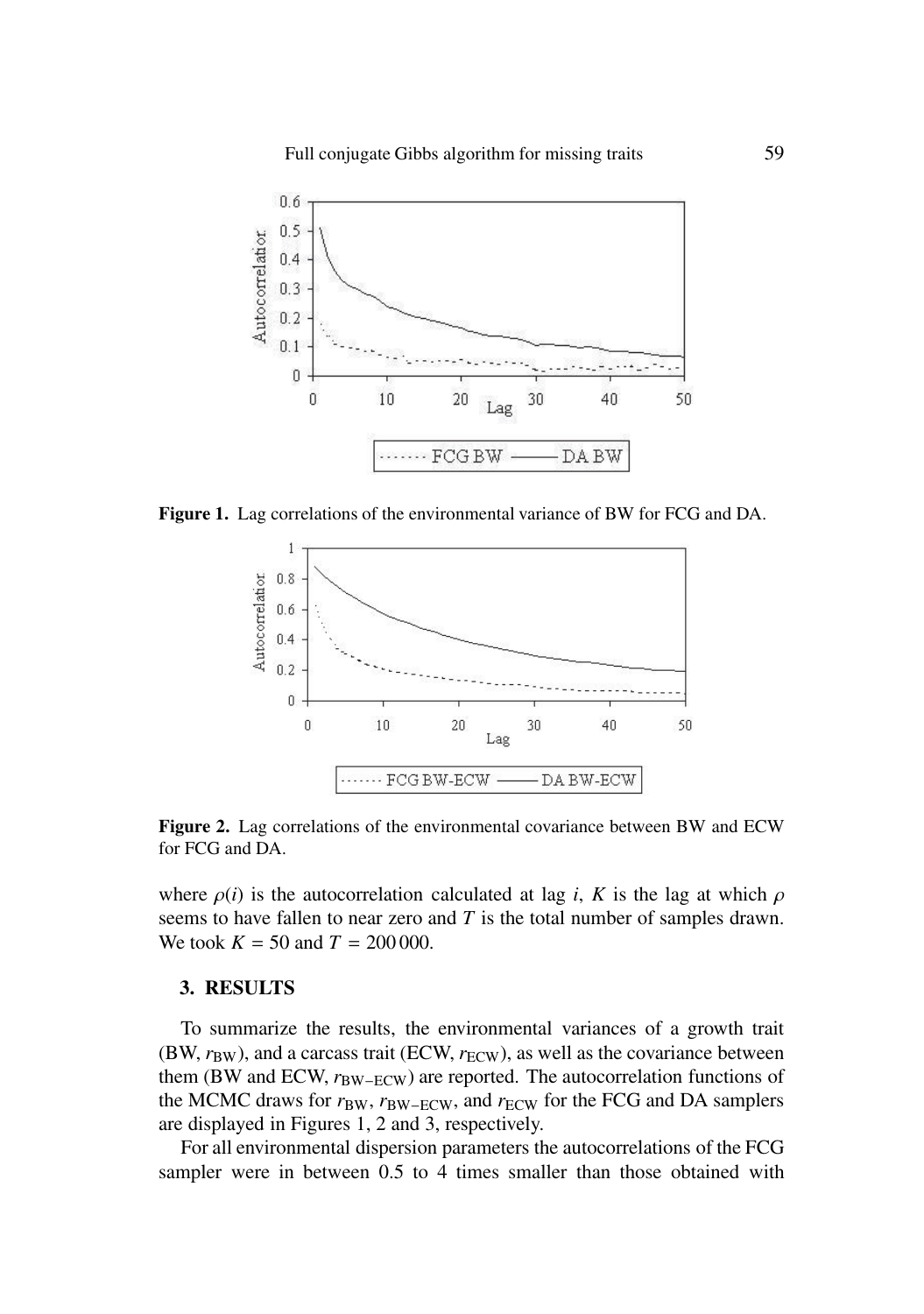60 R.J.C. Cantet *et al.*



**Figure 3.** Lag correlations of the environmental variance of ECW for FCG and DA.

**Table II.** Posterior means (above main diagonal) and posterior standard deviations (below main diagonal) of the environmental parameters expressed as correlations.

|                 | BW                       | ww    | W <sub>18</sub>          | <b>ECW</b> | <b>HPW</b> | <b>HCW</b> |
|-----------------|--------------------------|-------|--------------------------|------------|------------|------------|
| <b>BW</b>       | $\overline{\phantom{a}}$ | 0.303 | 0.291                    | 0.112      | 0.147      | 0.240      |
| WW              | 0.396                    | -     | 0.640                    | 0.247      | 0.468      | 0.577      |
| W <sub>18</sub> | 0.438                    | 0.533 | $\overline{\phantom{0}}$ | 0.308      | 0.562      | 0.695      |
| ECW             | 0.345                    | 0.345 | 0.375                    |            | 0.363      | 0.361      |
| <b>HPW</b>      | 0.452                    | 0.480 | 0.544                    | 0.387      |            | 0.714      |
| <b>HCW</b>      | 0.471                    | 0.534 | 0.615                    | 0.402      | 0.615      |            |

the DA procedure. The 'effective sample sizes' were ESS  $r_{BW} = 32560$ , ESS  $r_{\text{BW-ECW}}$  = 12.480, and ESS  $r_{\text{ECW}}$  = 36.480, for FCG. The figures for DA were ESS  $r_{BW} = 11320$ , ESS  $r_{BW-ECW} = 4880$  and ESS  $r_{ECW} = 5240$ . As a result, the ESS were 2.87, 2.54, and 6.96 greater for  $r_{BW}$ ,  $r_{BW-ECW}$ , and  $r_{\text{ECW}}$ , respectively. In other words, FCG required in between 2.5 to 7 times less samples to reach convergence than DA, a substantial decrease. Table II shows the posterior means and the posterior standard deviations, for all environmental (co)variance components, expressed as correlations. A graph of the posterior marginal density of  $r_{BW-ECW}$  is displayed in Figure 4.

# **4. DISCUSSION**

The original contribution of this research was to implement a Bayesian conjugate normal-inverted Wishart approach for sampling the environmental covariance matrix  $\mathbf{R}_0$ , in an animal model for multiple normal traits with missing records. This conjugate setting for normal missing data was first proposed by Kadane and Trader [9], and later implemented by Dominici *et al.* [5] to an exchangeable normal data vector with missing records. The procedure was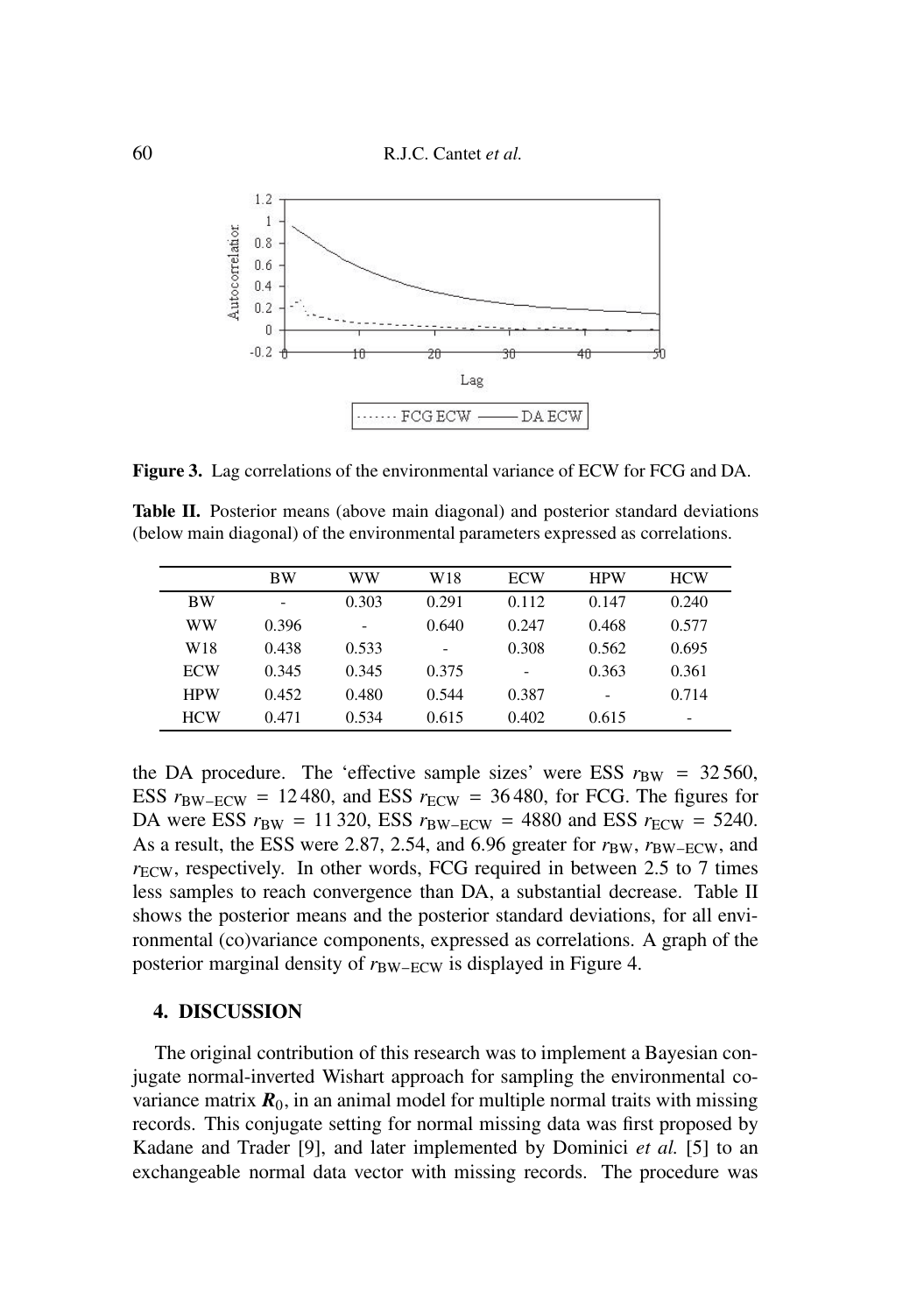

**Figure 4.** Posterior marginal density of the environmental correlation between BW and ECW.

different from the regular DA algorithm implemented by Van Tassell and Van Vleck [17] for multiple traits, or by Sorensen [15] for multivariate models, in the sense that there is no need to sample the residuals of missing records: only those variances and covariances of  $R_0$  that are missing from any particular pattern are sampled. By avoiding the sampling of missing residuals from  $R_0$ , the effect that the correlation between these latter terms and the sampled  $R_0$  has on the convergence properties of the algorithm is eliminated [11], which in turn has the effect of decreasing the total amount of samples needed to reach convergence. The use of the algorithm in a data set with an extreme pattern of missing records produced a dramatic reduction in the size of the autocorrelations among samples for all the lags from 1 to 50. In turn, this increased the effective sample size from 2.5 to 7 times, and reduced the number of samples needed to attain convergence compared with the DA algorithm of Van Tassell and Van Vleck [17] or Sorensen [15]. Additionally, the time spent on each iteration of FCG was approximately 80% of the time spent on each iteration of DA. The total computing time will depend on the fraction of missing to total residuals to sample and the total number of patterns, for the particular data set.

The sampling of the environmental covariance matrix without having to sample the residuals presented here was facilitated by the fact that error terms are exchangeable among animals. This allowed collapsing the parameter space by integrating out the missing residuals, rather than imputing them. Unfortunately, breeding values are not exchangeable (for example, the breeding values of a sire and its son can not be exchanged) so that the sampling can not be performed with the additive genetic covariance matrix. A possibility is to parametrize the model in terms of Mendelian residuals  $(\varphi)$  rather than breeding values, by expressing  $\mathbf{a} = [I_t \otimes (I_q - P)^{-1}]\varphi$  in (2) [3]. The matrix *P* has row *i* with all elements equal to zero except for two 0.5 in the columns correrow *i* with all elements equal to zero except for two 0.5 in the columns corresponding to the sire and dam of animal *i*. However, this reparametrization does not reduce the number of random genetic effects and the programming is more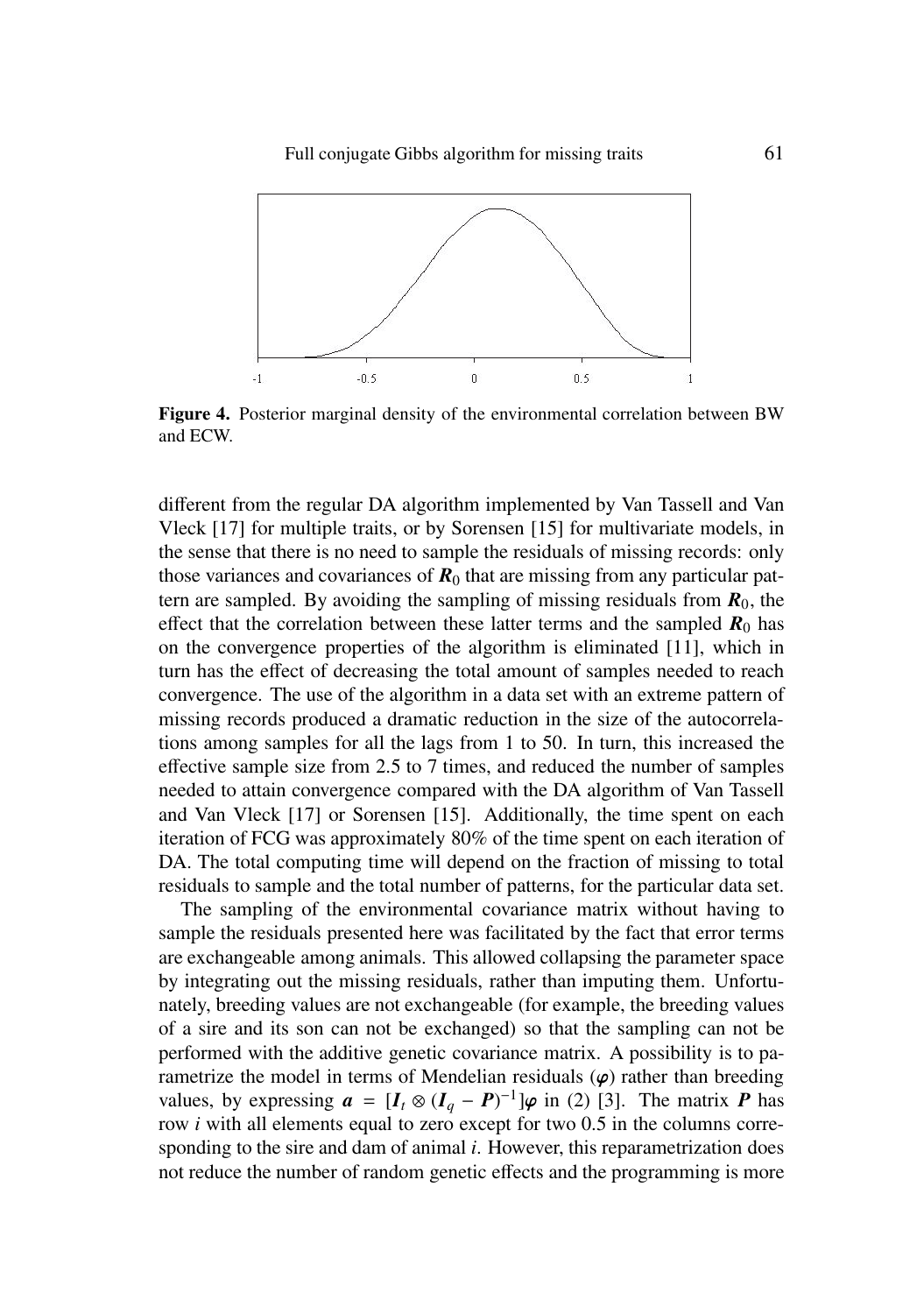involved, so there is not much to gain with this formulation. The alternative parametrization of *a* leaving only the breeding values of those animals with records requires direct inversion of the resulting additive relationship matrices by trait one by one, since the rules of Henderson [7] can not be used, a rather impractical result for most data sets.

Although the algorithm FCG was presented for a multiple trait animal model, it can be equally used for the environmental covariance matrix of longitudinal data with a covariance function, such as the one discussed by Meyer and Hill [12]. In that case let  $\mathbf{R}_0 = \mathbf{\Phi} \nabla \mathbf{\Phi}'$  in (9) and onwards, where the parametric matrix of (co)variance components is  $\Gamma$  and  $\Phi$  is a known matrix that contains orthogonal polynomial functions evaluated at given ages. Also, the prior covariance matrix is such that  $\mathbf{R}_0^* = \mathbf{\Phi} \Gamma^* \mathbf{\Phi}'$ .

# **ACKNOWLEDGEMENTS**

This research was supported by grants of Secretaría de Ciencia y Técnica, UBA (UBACyT G035-2001-2003); Consejo Nacional de Investigaciones Científicas y Técnicas (PIP 0934-98); and Agencia Nacional de Ciencia y Tecnología (FONCyT PICT 9502), of Argentina.

# **REFERENCES**

- [1] Bauwens L., Lubrano M., Richard J.F., Bayesian inference in dynamic econometric models, Oxford University Press, 1999.
- [2] Brown P.J., Le N.D., Zidek J.V., Inference for a covariance matrix, in: Freeman P.R., Smith A.F.M. (Eds.), Aspects of uncertainty: a tribute to D.V. Lindley, Wiley, New York, 1994, pp. 77–92.
- [3] Cantet R.J.C., Fernando R.L., Gianola D., Misztal I., Genetic grouping for direct and maternal effects with differential assignment of groups, Genet. Sel. Evol. 24 (1992) 211–223.
- [4] Dempster A.P., Laird N.M., Rubin D.B., Maximum likelihood from incomplete data *via* the EM algorithm (with discussion), J. Royal Stat. Soc. Ser. B 39 (1977) 1–38.
- [5] Dominici F., Parmigiani G., Clyde M., Conjugate analysis of multivariate normal data with incomplete observations, Can. J. Stat. 28 (2000) 533–550.
- [6] Harville D.A., Matrix algebra from a statistician's perspective, Springer-Verlag, NY, 1997.
- [7] Henderson C.R., Application of linear models in animal breeding, University of Guelph, Guelph, 1984.
- [8] Hobert J.P., Casella G., The effects of improper priors on Gibbs sampling in hierarchical linear models, J. Amer. Statist. Assoc. 91 (1996) 1461–1473.
- [9] Kadane J.B., Trader R.L., A Bayesian treatment of multivariate normal data with observations missing at random, Statistical decision theory and related topics IV, 1 (1988) 225–234.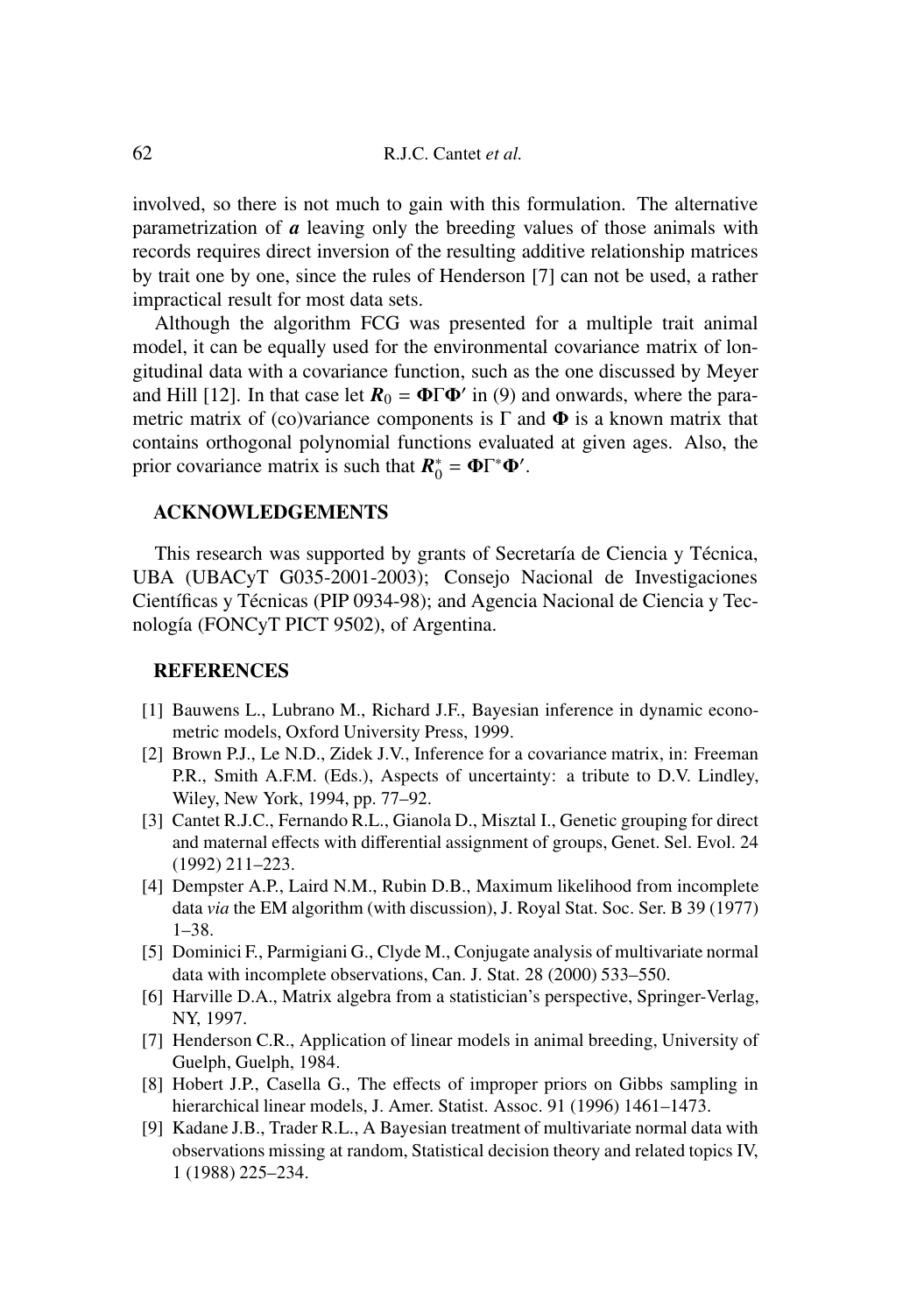- [10] Kass R.E., Carlin B.P., Gelman A., Neal R.M., Markov chain Monte Carlo in practice: a roundtable discussion, Amer. Stat. 52 (1998) 93–100.
- [11] Liu J.S., Wong W.H., Kong A., Covariance structure and convergence of the Gibbs sampler with applications to the comparison of estimators and augmentation schemes, Biometrika 81 (1994) 27–40.
- [12] Meyer K., Hill W.G., Estimation of genetic and phenotypic covariance functions for longitudinal or repeated records by restricted maximum likelihood, Livest. Prod. Sci. 47 (1997) 185–200.
- [13] Patterson H.D., Thompson R., Recovery of inter-block information when block sizes are unequal, Biometrika 58 (1971) 545–554.
- [14] Smith B.J., Bayesian Output Analysis Program (BOA) version 1.0.0 user's manual (2001), Available from http://www.public-health.uiowa.edu/boa/Home.html.
- [15] Sorensen D.A., Gibbs sampling in quantitative genetics, Internal report 82, Danish Institute of Animal Science, Department of Breeding and Genetics (1996).
- [16] Tanner M.A., Wong W.H., The calculation of posterior distributions by data augmentation, J. Amer. Stat. Assoc. 82 (1987) 528–540.
- [17] VanTassell C.P., Van Vleck L.D., Multiple-trait Gibbs sampler for animal models: flexible programs for Bayesian and likelihood-based (co)variance component inference, J. Anim. Sci. 74 (1996) 2586–2597.

# **APPENDIX: DERIVATION OF THE FULL CONDITIONAL DENSITY OF** *R*<sup>0</sup> **IN (15)**

Collecting all terms in (10) that are a function of  $R_0$  results in:

$$
p(\mathbf{R}_0|\mathbf{y}, \boldsymbol{\beta}, \mathbf{a}, \mathbf{G}_0) \propto |\mathbf{R}|^{-\frac{1}{2}} \exp\left[-\frac{1}{2}(\mathbf{y} - \mathbf{X}\boldsymbol{\beta} - \mathbf{Z}\mathbf{a})'\mathbf{R}^{-1}(\mathbf{y} - \mathbf{X}\boldsymbol{\beta} - \mathbf{Z}\mathbf{a})\right]
$$

$$
\times \prod_{g=1}^G |\mathbf{M}_g \mathbf{R}_0 \mathbf{M}_g'|^{-\frac{(v_g + 2t_g + 1)}{2}} \exp\left\{-\frac{1}{2} \text{tr}\left[\mathbf{M}_g \mathbf{R}_0^* \mathbf{M}_g' (\mathbf{M}_g \mathbf{R}_0 \mathbf{M}_g')^{-1}\right]\right\}. \quad \text{(A.1)}
$$

Let  $e_{(g1)}$ ,  $e_{(g2)},..., e_{(g0)}$  be the  $n_g \times 1$  vectors of errors for the different observed traits in pattern  $g$ . The notation in parenthesis means, for example, that trait  $(g1)$  is the first trait observed in the pattern and not necessarily trait 1. Using this notation, let the matrix  $E_q$  (of order  $t_q \times t_q$ ) containing the sum of squared errors for pattern  $q$  be:

$$
E_g = \begin{bmatrix} e'_{(g1)}e_{(g1)} & e'_{(g1)}e_{(g2)} & e'_{(g1)}e_{(g5)} & e'_{(g1)}e_{(t_g)} \\ e'_{(g2)}e_{(g1)} & e'_{(g2)}e_{(g2)} & e'_{(g2)}e_{(g5)} & e'_{(g2)}e_{(t_g)} \\ \cdot & \cdot & \cdot & \cdot \\ \cdot & \cdot & \cdot & \cdot \\ e'_{(t_g)}e_{(g1)} & e'_{(t_g)}e_{(g2)} & \cdot & e'_{(t_g)}e_{(t_g)} \end{bmatrix} .
$$
 (A.2)